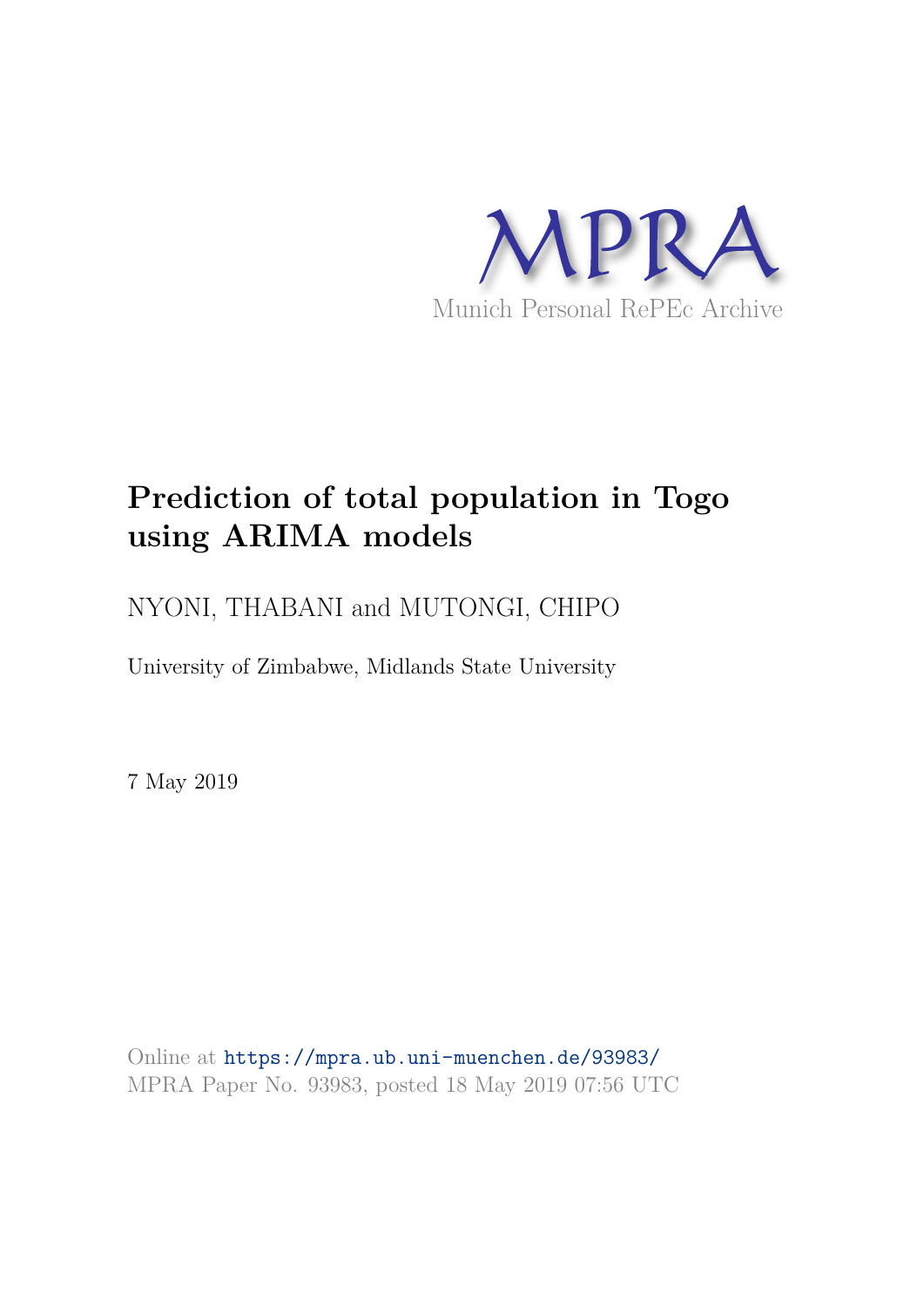### **PREDICTION OF TOTAL POPUALTION IN TOGO USING ARIMA MODELS**

| Nyoni, Thabani (MSc. Econ. Student) | Dr Chipo, Mutongi (Ph.D)          |
|-------------------------------------|-----------------------------------|
| Department of Economics             | Department of Business Management |
| University of Zimbabwe              | <b>Midlands State University</b>  |
| Harare, Zimbabwe                    | Gweru, Zimbabwe                   |
| Email: nyonithabani35@gmail.com     | mutongic@gmail.com                |

### **Abstract**

*Using annual time series data on total population in Togo from 1960 to 2017, we model and forecast total population over the next 3 decades using the Box – Jenkins ARIMA technique. Diagnostic tests such as the ADF tests show that Togo annual total population is neither I (1) nor I (2) but for simplicity purposes, the researcher has assumed it is I (2). Based on the AIC, the study presents the ARIMA (3, 2, 0) model as the best model. The diagnostic tests further indicate that the presented model is stable. The results of the study reveal that total population in Togo will continue to rise in the next three decades and in 2050 Togo's total population will be approximately 14.2 million people. In order to benefit from an increase in total population in Togo, 3 policy recommendations have been suggested for consider by the government of Togo.* 

**Key Words:** Forecasting, Population, Togo

**JEL Codes: C53, O56, R23** 

### **INTRODUCTION**

As the  $21<sup>st</sup>$  century began, the world's population was estimated to be almost 6.1 billion people (Tartiyus *et al*, 2015). Projections by the United Nations place the figure at more than 9.2 billion by the year 2050 before reaching a maximum of 11 billion by 2200. Over 90% of that population will inhabit the developing world (Todaro  $\&$  Smith, 2006). The problem of population growth is basically not a problem of numbers but that of human welfare as it affects the provision of welfare and development. The consequences of rapidly growing population manifests heavily on species extinction, deforestation, desertification, climate change and the destruction of natural ecosystems on one hand; and unemployment, pressure on housing, transport traffic congestion, pollution and infrastructure security and stain on amenities (Dominic *et al*, 2016).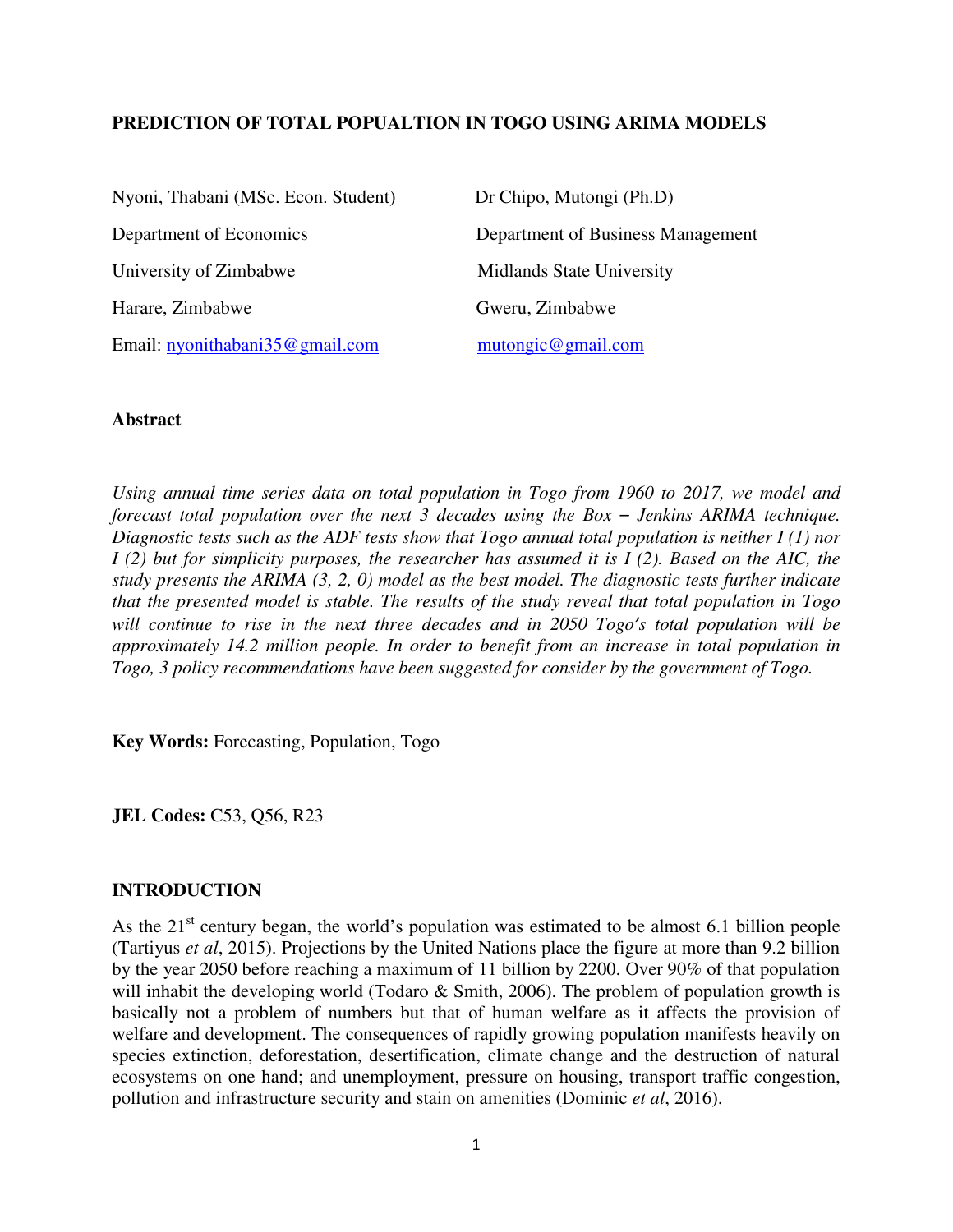The population growth rate in Togo is high and extremely variable among regions. Average annual growth is 2.84% (and doubles every 25 years) and women constitute the majority (51.4%). Togo's population is also mobile. People migrate in search economic opportunities, with some moving from rural to urban areas and others leaving the country (IMF, 2014). In Togo, just like in any other part of the world, population modeling and forecasting is important for policy dialogue. This study endeavors to model and forecast population of Togo using the Box-Jenkins ARIMA technique.

### **REVIEW OF PREVIOUS STUDIES**

| Author(s) / Year                  | Country    | Period        | Methodology                                     | <b>Major Findings</b>                                                                                           |
|-----------------------------------|------------|---------------|-------------------------------------------------|-----------------------------------------------------------------------------------------------------------------|
| Zakria<br>Muhammad<br>&<br>(2009) | Pakistan   | $1951 - 2007$ | Box-Jenkins<br><b>ARIMA</b><br>technique        | ARIMA $(1, 2, 0)$ is<br>the best model for<br>forecasting<br>total<br>population<br>in<br>Pakistan              |
| Haque <i>et al</i> $(2012)$       | Bangladesh | $1991 - 2006$ | Logistic<br>Population<br>Model (LPM)           | The LPM has<br>the<br>fit<br>for<br>best<br>population growth in<br>Bangladesh                                  |
| Beg $&$ Islam (2016)              | Bangladesh | $1965 - 2003$ | Autoregressive<br>Time<br>Trend<br>Model (ATTM) | Downward<br>population<br>growth<br>for Bangladesh for<br>the extended period<br>up to $2043$                   |
| Ayele $&$ Zewdie (2017)           | Ethiopia   | $1961 - 2009$ | Box-Jenkins<br><b>ARIMA</b><br>technique        | ARIMA (2, 1, 2)<br>Model is the<br>best<br>model<br>for<br>forecasting<br>total<br>population<br>in<br>Ethiopia |

Table 1

# **MATERIALS & METHODS**

### **ARIMA Models**

ARIMA models are often considered as delivering more accurate forecasts then econometric techniques (Song *et al*, 2003b). ARIMA models outperform multivariate models in forecasting performance (du Preez & Witt, 2003). Overall performance of ARIMA models is superior to that of the naïve models and smoothing techniques (Goh & Law, 2002). ARIMA models were developed by Box and Jenkins in the 1970s and their approach of identification, estimation and diagnostics is based on the principle of parsimony (Asteriou & Hall, 2007). The general form of the ARIMA  $(p, d, q)$  can be represented by a backward shift operator as:

∅ 1 − = … … … … … … … … … … … … … … … … … … … … … … . … … … … . . [1]

Where the autoregressive (AR) and moving average (MA) characteristic operators are:

| $\phi$ ()<br>$\sim$<br>$\sqrt{ }$ |
|-----------------------------------|
|-----------------------------------|

 = 1 − 1 − 2 <sup>2</sup> − ⋯ − … … … … … … … … … … … … … … … … … … … … … … . . [3]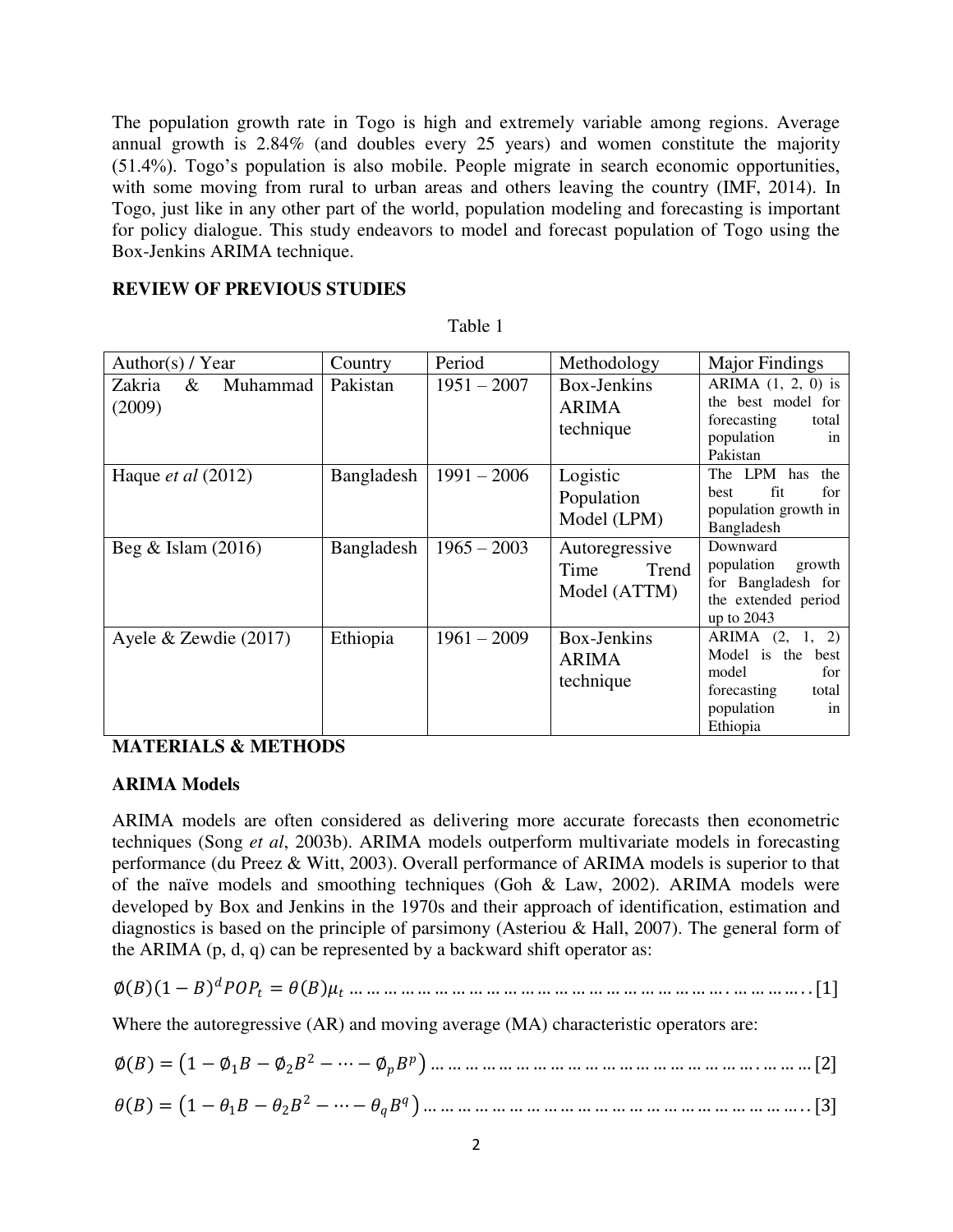and

(1 − ) = ∆ … … … … … … … … … … … … … … … … … … … … … … … … . … … … … . . [4]

Where  $\emptyset$  is the parameter estimate of the autoregressive component,  $\theta$  is the parameter estimate of the moving average component, ∆ is the difference operator, d is the difference, B is the backshift operator and  $\mu_t$  is the disturbance term.

# **The Box – Jenkins Methodology**

The first step towards model selection is to difference the series in order to achieve stationarity. Once this process is over, the researcher will then examine the correlogram in order to decide on the appropriate orders of the AR and MA components. It is important to highlight the fact that this procedure (of choosing the AR and MA components) is biased towards the use of personal judgement because there are no clear – cut rules on how to decide on the appropriate AR and MA components. Therefore, experience plays a pivotal role in this regard. The next step is the estimation of the tentative model, after which diagnostic testing shall follow. Diagnostic checking is usually done by generating the set of residuals and testing whether they satisfy the characteristics of a white noise process. If not, there would be need for model  $re$  – specification and repetition of the same process; this time from the second stage. The process may go on and on until an appropriate model is identified (Nyoni, 2018).

# **Data Collection**

This study is based on 58 observations of annual total population in Togo. All the data was gathered from the World Bank.

# **Diagnostic Tests & Model Evaluation**

# **Stationarity Tests: Graphical Analysis**



Figure 1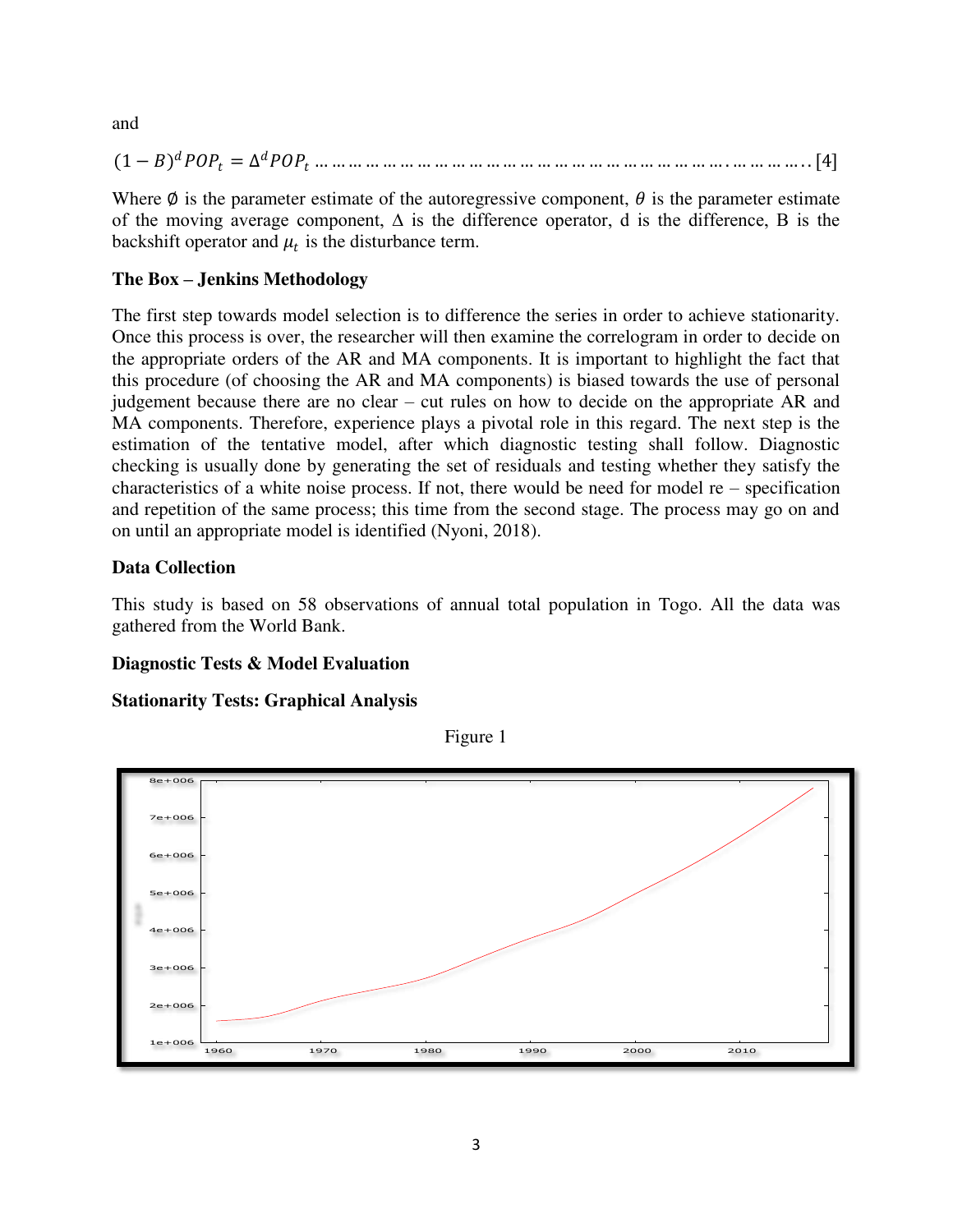Figure 1 above indicates that the Togo POP variable is not stationary since it is trending upwards over the period 1960 – 2017. This basically means that the mean and varience of POP is changing over time.

# **The Correlogram in Levels**



Figure 2

# **The ADF Test**

Table 2: Levels-intercept

| Variable   | <b>ADF</b> Statistic | Probability | <b>Critical Values</b> |        | Conclusion     |
|------------|----------------------|-------------|------------------------|--------|----------------|
| <b>POP</b> | .240884              | 0.9980      | $-3.571310$            | @1%    | Not stationary |
|            |                      |             | $-2.922449$            | $@5\%$ | Not stationary |
|            |                      |             | $-2.599224$            | @10%   | Not stationary |

| Table 3: Levels-trend & intercept |
|-----------------------------------|
|                                   |

| Variable   | NF.<br><b>Statistic</b> | Probability | -<br>Values<br>Critical |     | Conclusion     |
|------------|-------------------------|-------------|-------------------------|-----|----------------|
| <b>POP</b> | 2.0144                  | .0000       | 1734<br>-4              | @1% | Not stationary |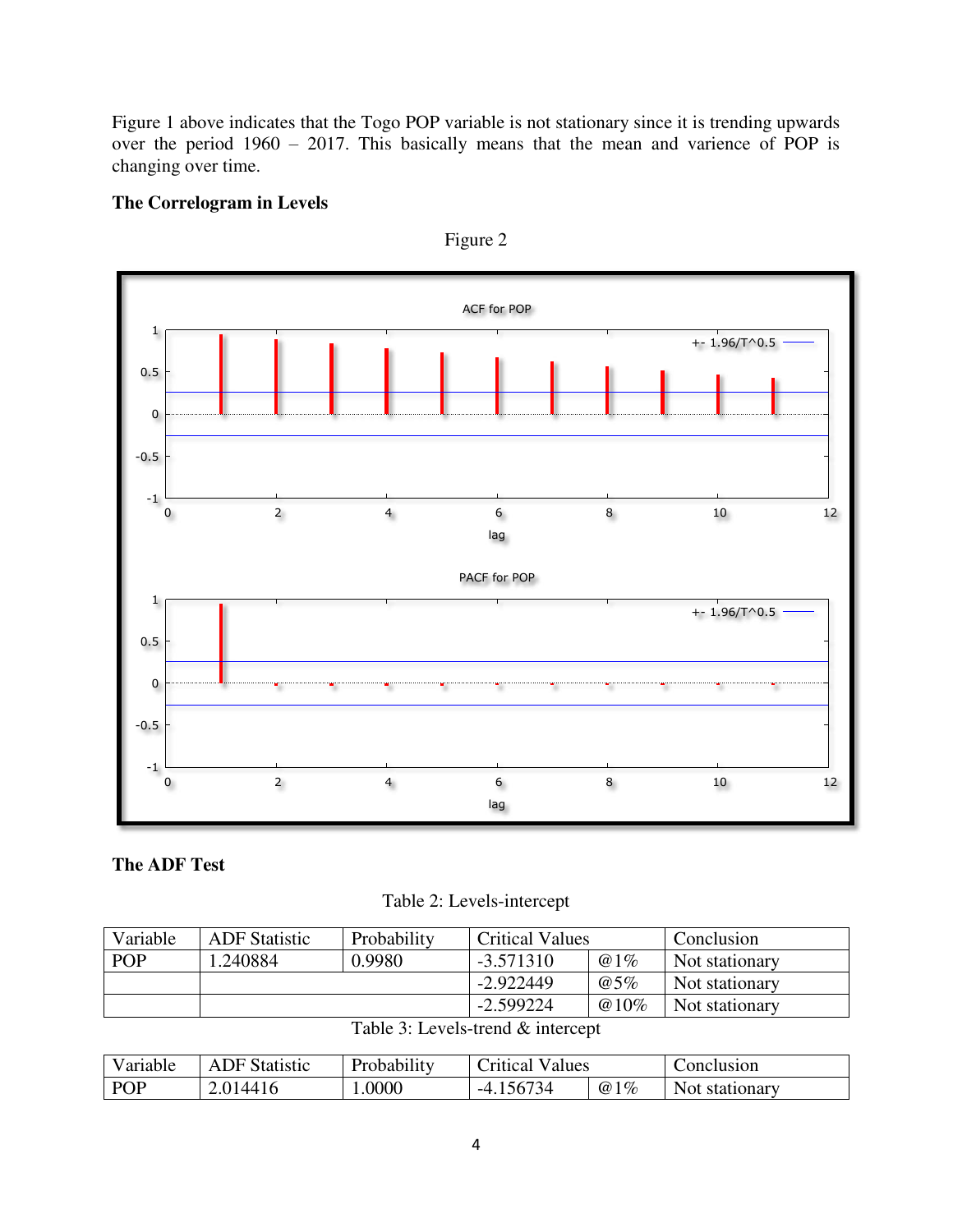|  | 3.504330<br>$\overline{\phantom{a}}$       | @5%  | <b>Not</b><br>. stationary |
|--|--------------------------------------------|------|----------------------------|
|  | 81826<br>$\overline{\phantom{0}}$<br>J . 1 | @10% | <b>Not</b><br>stationary   |

Variable ADF Statistic Probability Critical Values Conclusion<br>
POP -0.093694 0.6464 -2.613010 @1% Not stationa POP -0.093694 0.6464 -2.613010 @1% Not stationary<br>-1.947665 @5% Not stationary  $\begin{array}{c|c}\n-1.947665 & \textcircled{65\%} \\
\hline\n-1.612573 & \textcircled{610\%} \\
\end{array}$  Not stationary @10% Not stationary

Table 4: without intercept and trend & intercept

**The Correlogram (at 1st Differences)** 



Figure 3

Table 5: 1<sup>st</sup> Difference-intercept

| Variable   | <b>ADF</b> Statistic | Probability | <b>Critical Values</b> |                | Conclusion     |
|------------|----------------------|-------------|------------------------|----------------|----------------|
| <b>POP</b> | 0.958866             | 0.9955      | $-3.581152$            | @1%            | Not stationary |
|            |                      | $-2.926622$ | @5%                    | Not stationary |                |
|            |                      |             | $-2.601424$            | $@10\%$        | Not stationary |

Table 6:  $1<sup>st</sup>$  Difference-trend  $&$  intercept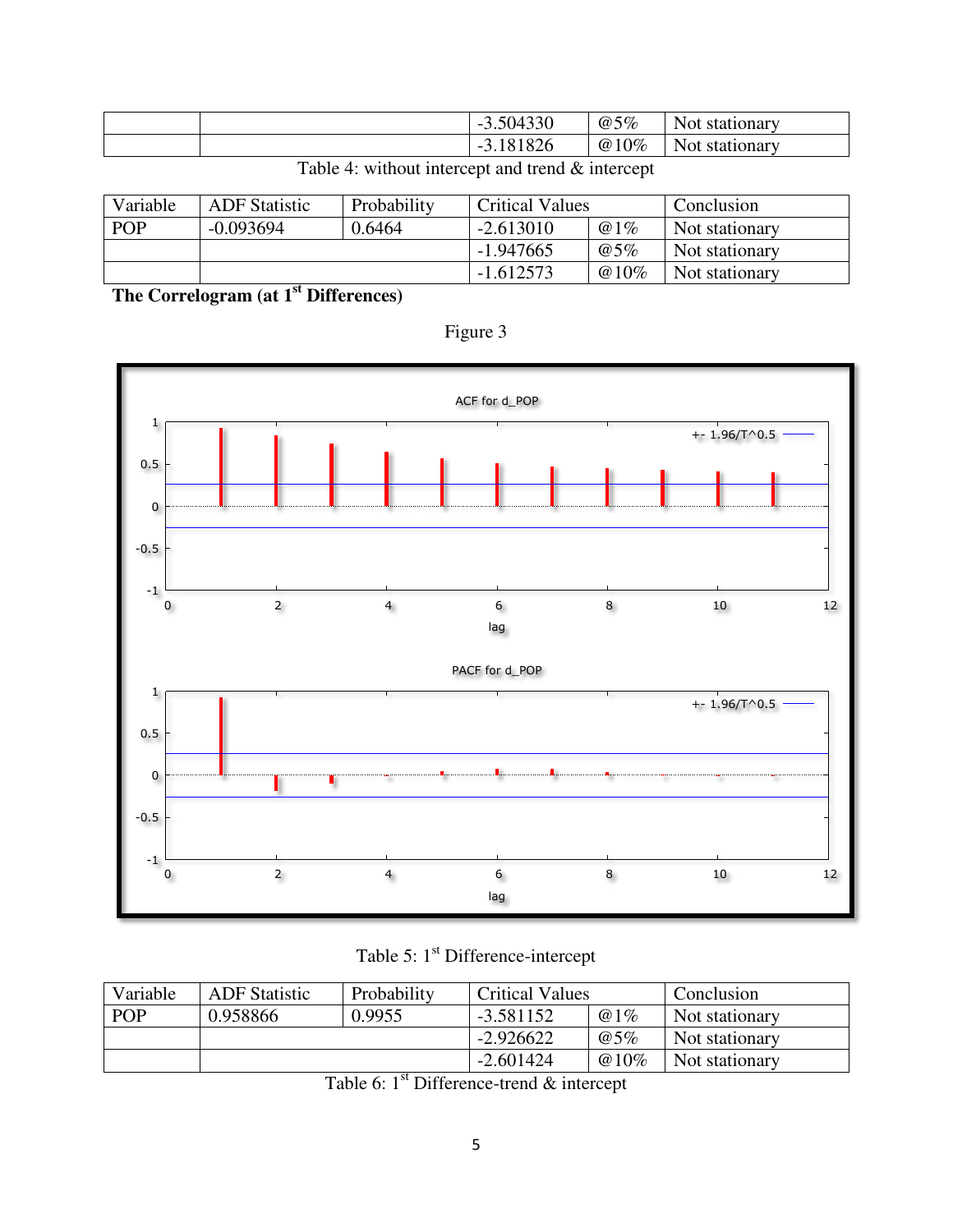| Variable   | <b>ADF</b> Statistic | Probability | <b>Critical Values</b> |                | Conclusion     |
|------------|----------------------|-------------|------------------------|----------------|----------------|
| <b>POP</b> | $-1.929801$          | 0.6229      | $-4.170583$            | @1%            | Not stationary |
|            |                      | $-3.510740$ | @5%                    | Not stationary |                |
|            |                      |             | $-3.185512$            | $@10\%$        | Not stationary |

|  |  | Table 7: $1st$ Difference-without intercept and trend & intercept |
|--|--|-------------------------------------------------------------------|
|  |  |                                                                   |

| Variable   | <b>ADF</b> Statistic | Probability | <b>Critical Values</b> |                | Conclusion     |
|------------|----------------------|-------------|------------------------|----------------|----------------|
| <b>POP</b> | 1.874309             | 0.9841      | $-2.616203$            | @1%            | Not stationary |
|            |                      |             | $-1.948140$            | @5%            | Not stationary |
|            |                      | $-1.612320$ | $@10\%$                | Not stationary |                |

Figures above, i.e. 2 and 3 and tables above, i.e. 2 to 7 demonstrate that the Togo POP series is not stationary in levels and in first differences.

# **The Correlogram in (2nd Differences)**



Figure 4

Table 8: 2<sup>nd</sup> Difference-intercept

| Variable | Statistic<br>$\Delta$ | Probability | <b>V</b> alues<br>Critical | Conclusion |
|----------|-----------------------|-------------|----------------------------|------------|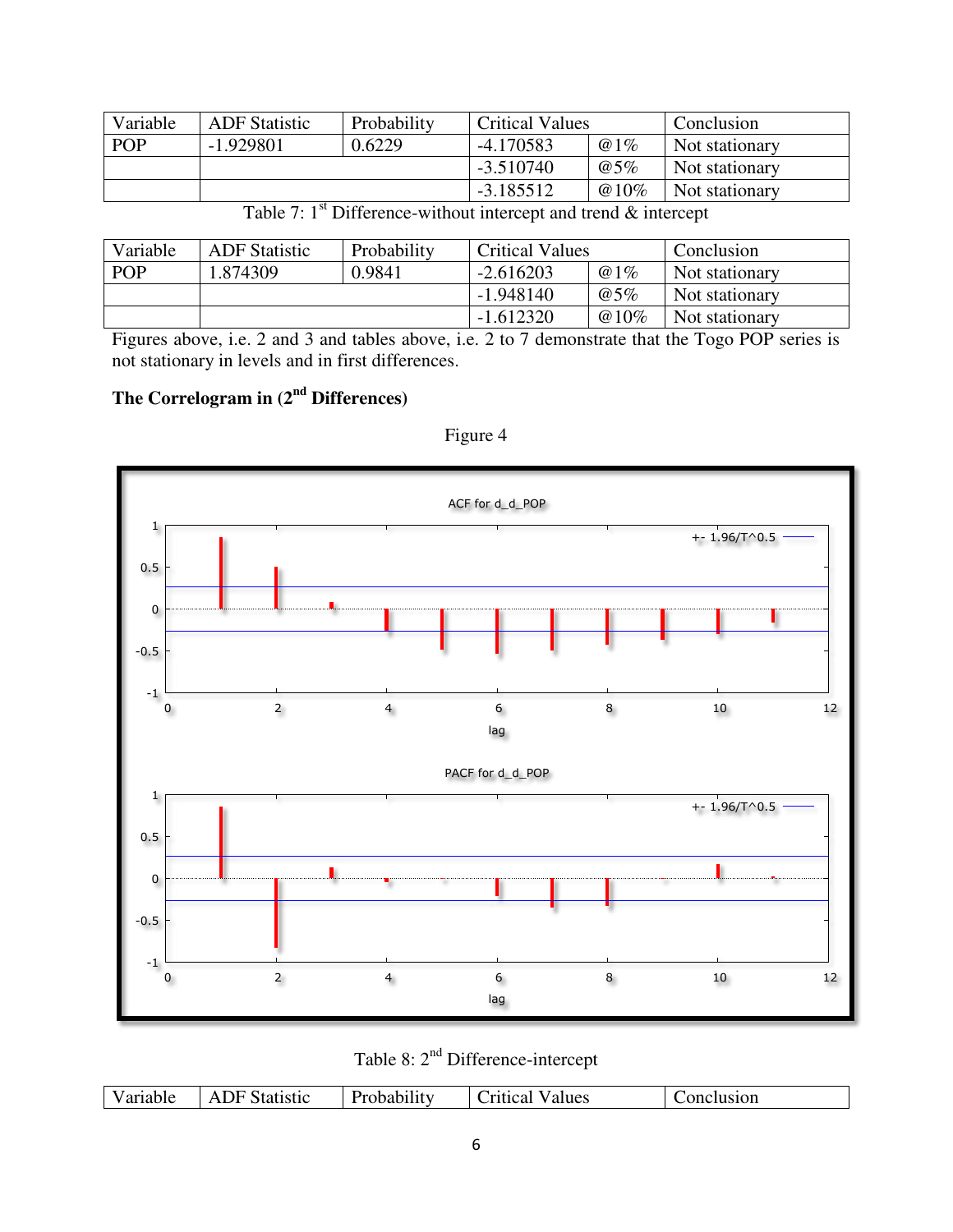| <b>POP</b> | $-2.040910$ | 0.2690 | $-3.581152$ | @1%     | Not stationary |
|------------|-------------|--------|-------------|---------|----------------|
|            |             |        | $-2.926622$ | @5%     | Not stationary |
|            |             |        | $-2.601424$ | $@10\%$ | Not stationary |

Table 9:  $2<sup>nd</sup>$  Difference-trend  $&$  intercept

| Variable   | <b>ADF</b> Statistic | Probability | <b>Critical Values</b> |         | Conclusion     |
|------------|----------------------|-------------|------------------------|---------|----------------|
| <b>POP</b> | $-2.368235$          | 0.3906      | $-4.170583$            | @1%     | Not stationary |
|            |                      |             | $-3.510740$            | @5%     | Not stationary |
|            |                      |             | $-3.185512$            | $@10\%$ | Not stationary |

Table 10:  $2<sup>nd</sup>$  Difference-without intercept and trend  $&$  intercept

| Variable   | <b>ADF</b> Statistic | Probability | <b>Critical Values</b> |         | Conclusion     |
|------------|----------------------|-------------|------------------------|---------|----------------|
| <b>POP</b> | $-0.372457$          | 0.5448      | $-2.616203$            | @1%     | Not stationary |
|            |                      |             | $-1.948140$            | @5%     | Not stationary |
|            |                      |             | $-1.612320$            | $@10\%$ | Not stationary |

Figure 4 and tables  $8 - 10$  illustrate that the Togo POP series is not stationary even after taking second differences. This is a characteristic of sharply upwards trending series. However, the researcher will assume that the Togo POP series is I (2).

### **Evaluation of ARIMA models (without a constant)**

Model | AIC | U | ME | MAE | RMSE | MAPE ARIMA (1, 2, 1) | 1025.393 | 0.034114 | 296.64 | 1650.7 | 2202.6 | 0.061962 ARIMA (1, 2, 0) | 1073.964 | 0.051317 | 427.41 | 2461.2 | 3372.8 | 0.092581 ARIMA (0, 2, 1) | 1090.902 | 0.062059 | 1638 | 3096 | 4042.8 | 0.11286 ARIMA  $(2, 2, 1)$  979.2469  $\vert 0.023799 \vert 481.96$  1177.1 1525.6  $\vert 0.043431 \vert$ ARIMA (3, 2, 1) 978.8015 0.023743 388.48 1138.7 1506.9 0.04239 ARIMA (4, 2, 1) | 980.7991 | 0.023742 | 390.37 | 1139.6 | 1506.9 | 0.042415 ARIMA  $(5, 2, 1)$  982.7111 0.023773 375.35 1138.7 1506.3 0.042448 ARIMA (6, 2, 1) | 982.6764 | 0.0236 | 470.62 | 1117.2 | 1488.9 | 0.041174 ARIMA (2, 2, 0)  $990.4210 \mid 0.024768 \mid 645.71 \mid 1287.5 \mid 1667.4 \mid 0.046315$ ARIMA (3, 2, 0) **977.6460 0.023723 360.62 1115.8 1515 0.041717** ARIMA (4, 2, 0) | 978.9158 | 0.023716 | 397.06 | 1137.7 | 1507.9 | 0.042318 ARIMA (5, 2, 0) 980.7509 0.023767 375.67 1139.3 1506.6 0.042465 ARIMA (6, 2, 0) 982.0784 0.023746 412.2 1128.2 1500.8 0.041883

Table 11

A model with a lower AIC value is better than the one with a higher AIC value (Nyoni, 2018). Theil's U must lie between 0 and 1, of which the closer it is to 0, the better the forecast method (Nyoni, 2018). The study will consider the minimum AIC in order to choose the best model for forecasting total population in Togo. Therefore, the ARIMA (3, 2, 0) model is carefully selected.

### **Residual & Stability Tests**

# **ADF Tests of the Residuals of the ARIMA (3, 2, 0) Model**

Table 12: Levels-intercept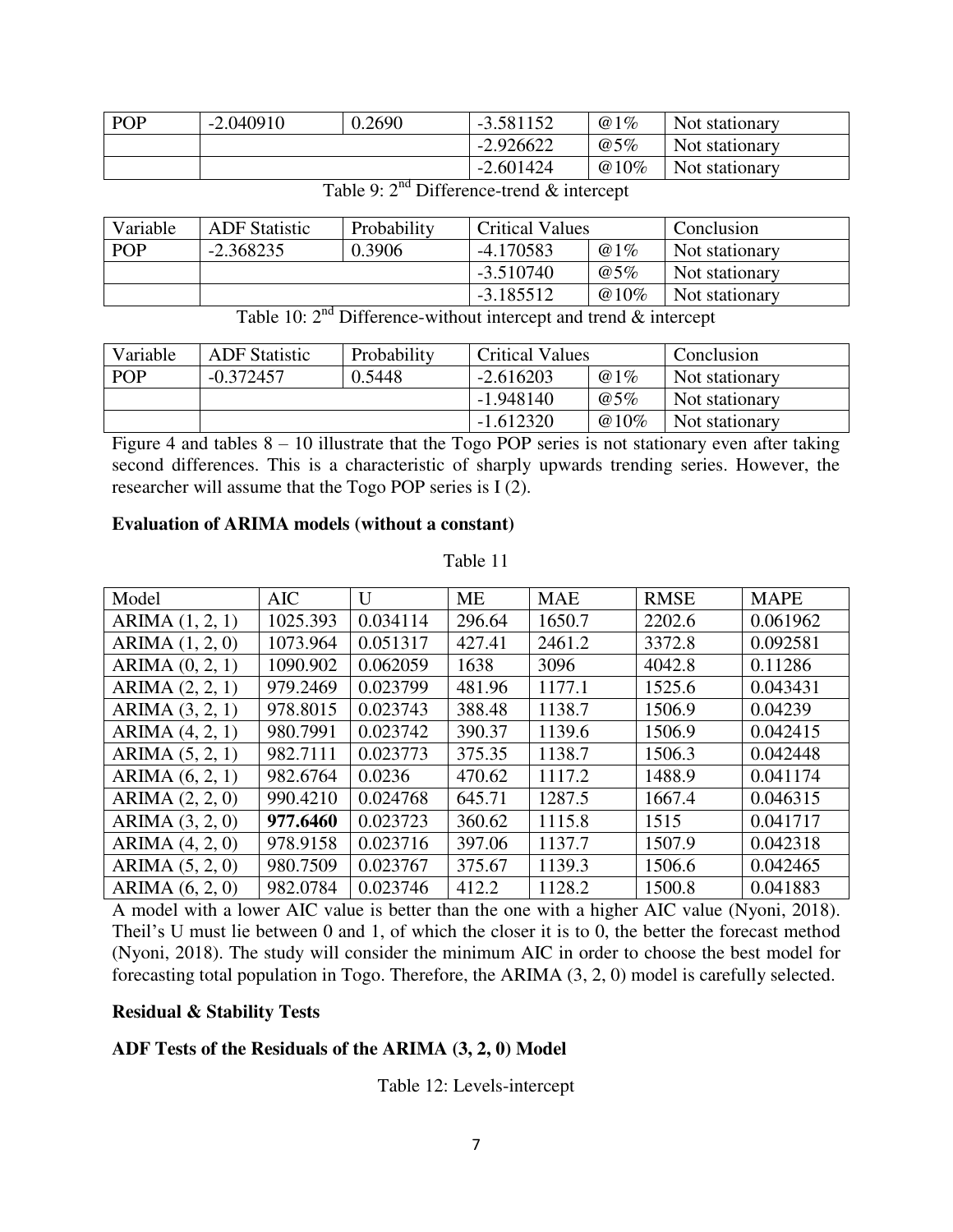| Variable | <b>ADF</b> Statistic | Probability | <b>Critical Values</b> |         | Conclusion |
|----------|----------------------|-------------|------------------------|---------|------------|
|          | $-10.04156$          | 0.0000      | $-3.592462$            | @1%     | Stationary |
|          |                      |             | $-2.931404$            | @5%     | Stationary |
|          |                      |             | $-2.603944$            | $@10\%$ | Stationary |

| Variable    | <b>ADF</b> Statistic | Probability | <b>Critical Values</b> |      | Conclusion        |
|-------------|----------------------|-------------|------------------------|------|-------------------|
| $\rm R_{r}$ | $-10.12991$          | 0.0000      | $-4.186481$            | @1%  | Stationary        |
|             |                      |             | $-3.518090$            | @5%  | Stationary        |
|             |                      |             | $-3.189732$            | @10% | <b>Stationary</b> |

Table 13: Levels-trend & intercept

|  |  | Table 14: without intercept and trend $\&$ intercept |  |  |
|--|--|------------------------------------------------------|--|--|
|--|--|------------------------------------------------------|--|--|

| Variable | <b>ADF</b> Statistic | Probability | <b>Critical Values</b> |      | Conclusion     |
|----------|----------------------|-------------|------------------------|------|----------------|
|          | $-1.238305$          | 0.1946      | $-2.621185$            | @1%  | Not stationary |
|          |                      |             | $-1.948886$            | @5%  | Not stationary |
|          |                      |             | $-1.611932$            | @10% | Not stationary |

Tables 12 and 13 indicate that the residuals of the ARIMA (3, 2, 0) model are stationary while table 14 shows that they are not. However, we give priority to results from tables 12 and 13 since the data under consideration has a trend (it is has an upward trend as shown in figure 1 above).

### **Stability Test of the ARIMA (3, 2, 0) Model**



Figure 5

Since the corresponding inverse roots of the characteristic polynomial lie in the unit circle, it illustrates that the chosen ARIMA (3, 2, 0) model is quite stable.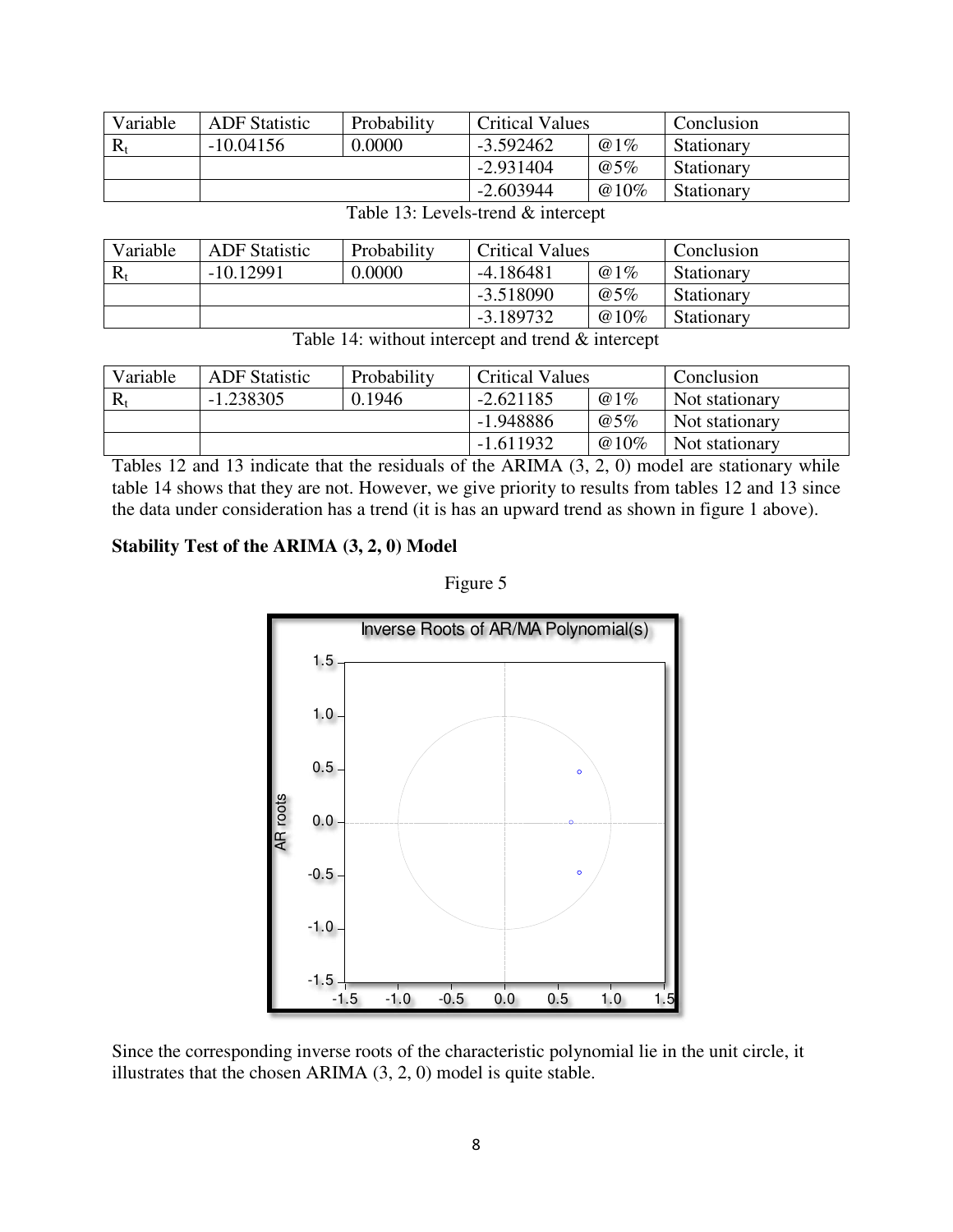### **FINDINGS**

### **Descriptive Statistics**

Table 15

| Description        | Statistic  |
|--------------------|------------|
| Mean               | 3951500    |
| Median             | 3634200    |
| Minimum            | 1580500    |
| Maximum            | 7797700    |
| Standard deviation | 1852000    |
| <b>Skewness</b>    | 0.48886    |
| Excess kurtosis    | $-0.95673$ |

As shown above, the mean is positive, i.e. 3951500. The wide gap between the minimum (i.e 1580500) and the maximum (i.e. 7797700) is consistent with the observation that the Togo POP series is gradually trending upwards over the period 1960 – 2017. The skewness is 0.48886 and the most essential characteristic is that it is positive, meaning that the Togo POP series is positively skewed and non-symmetric. Excess kurtosis is -095673; showing that the Togo POP series is not normally distributed.

### **Results Presentation<sup>1</sup>**

l

Table 16

| ARIMA $(3, 2, 0)$ Model:<br>(0.0000)<br>(0.0000)<br>(0.0000)<br>P:<br>S.E:<br>(0.119144)<br>(0.204895)<br>(0.116762) |                                       |                       |         |              |  |
|----------------------------------------------------------------------------------------------------------------------|---------------------------------------|-----------------------|---------|--------------|--|
| Variable                                                                                                             | Coefficient                           | <b>Standard Error</b> | Z       | p-value      |  |
| AR(1)                                                                                                                | 2.10605                               | 0.119144              | 17.68   | $0.0000$ *** |  |
| AR(2)                                                                                                                | $-1.71697$                            | 0.204895              | $-8.38$ | $0.0000$ *** |  |
| AR(3)                                                                                                                | 0.503511<br>0.116762                  |                       | 4.312   | $0.0000$ *** |  |
|                                                                                                                      |                                       | Table 17              |         |              |  |
| Year                                                                                                                 | Actual POP Fitted                     | Residual              |         |              |  |
|                                                                                                                      | 1962 1612755.00 1614539.00            | -1784.00              |         |              |  |
|                                                                                                                      | 1963 1631764.00 1626405.35<br>5358.65 |                       |         |              |  |
|                                                                                                                      | 1964 1662073.00 1658628.95            | 3444.05               |         |              |  |

<sup>1</sup> The \*, \*\* and \*\*\* means significant at 10%, 5% and 1% levels of significance; respectively.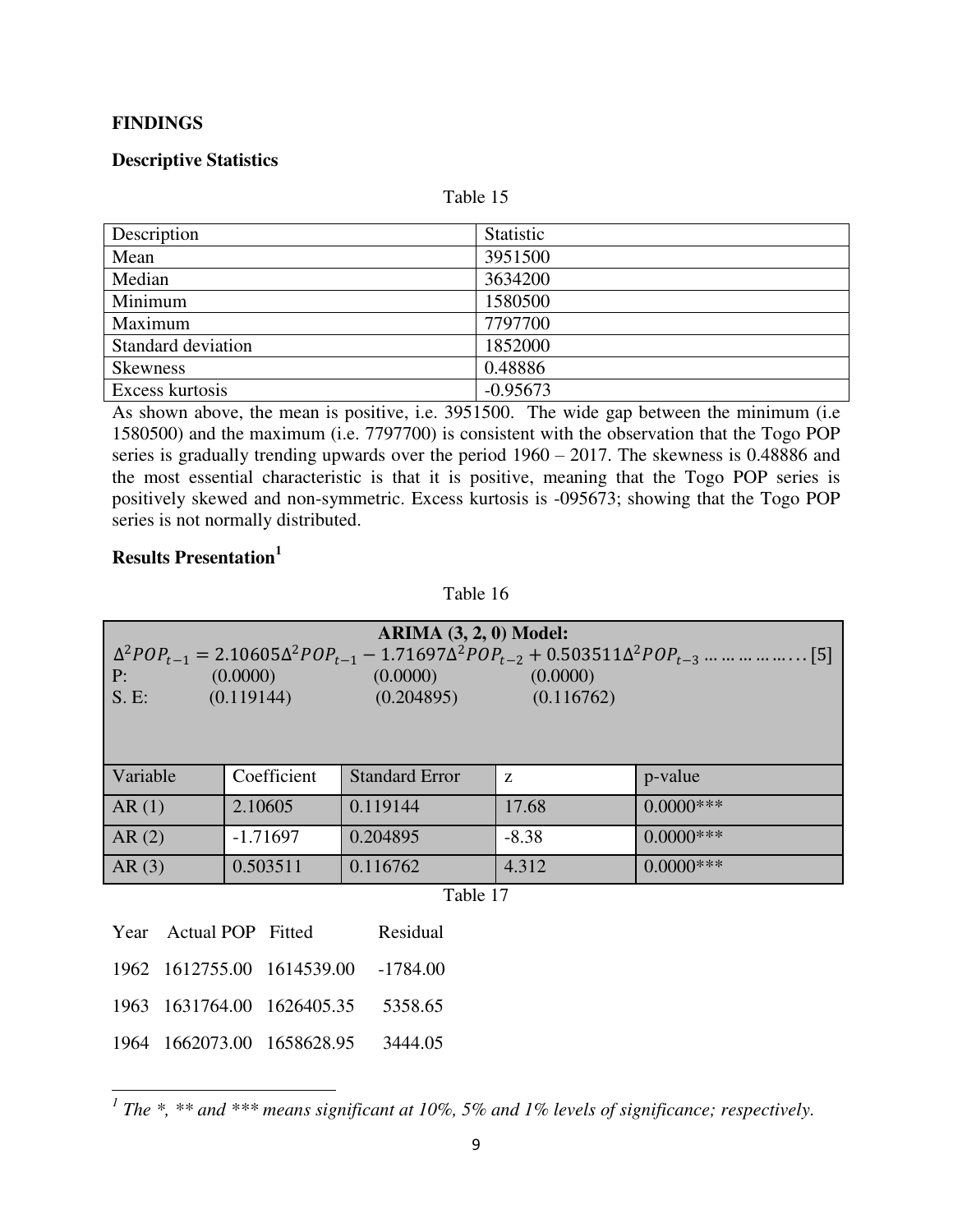| 1965 | 1708630.00 | 1708791.90                          | $-161.90$  |
|------|------------|-------------------------------------|------------|
| 1966 | 1774029.00 | 1771907.52                          | 2121.48    |
| 1967 | 1855442.00 | 1856902.43                          | $-1460.43$ |
| 1968 | 1945780.00 | 1946411.08                          | $-631.08$  |
| 1969 | 2034907.00 | 2036906.03                          | $-1999.03$ |
| 1970 | 2115522.00 | 2114222.84                          | 1299.16    |
| 1971 | 2185662.00 | 2184783.43                          | 878.57     |
| 1972 | 2247582.00 | 2247746.29                          | $-164.29$  |
| 1973 | 2303345.00 | 2305889.70                          | $-2544.70$ |
| 1974 | 2356622.00 | 2354980.31                          | 1641.69    |
| 1975 | 2410446.00 | 2411095.90                          | $-649.90$  |
| 1976 | 2464455.00 | 2466590.28                          | $-2135.28$ |
| 1977 | 2518566.00 | 2516662.71                          | 1903.29    |
| 1978 | 2576469.00 | 2572849.60                          | 3619.40    |
| 1979 | 2642846.00 | 2642276.14                          | 569.86     |
| 1980 | 2720839.00 | 2720610.23                          | 228.77     |
| 1981 | 2812039.00 | 2810655.52                          | 1383.48    |
| 1982 | 2915066.00 | 2915375.95                          | $-309.95$  |
| 1983 | 3026238.00 | 3026173.94                          | 64.06      |
|      |            | 1984 3140237.00 3140906.99          | $-669.99$  |
|      |            | 1985 3252994.00 3252160.08 833.92   |            |
|      |            | 1986 3364020.00 3362382.51          | 1637.49    |
|      |            | 1987 3474080.00 3474956.34 -876.34  |            |
|      |            | 1988 3581928.00 3584452.28          | $-2524.28$ |
|      |            | 1989 3686373.00 3685904.44          | 468.56     |
|      |            | 1990 3786940.00 3786962.68 -22.68   |            |
|      |            | 1991 3882271.00 3884068.84 -1797.84 |            |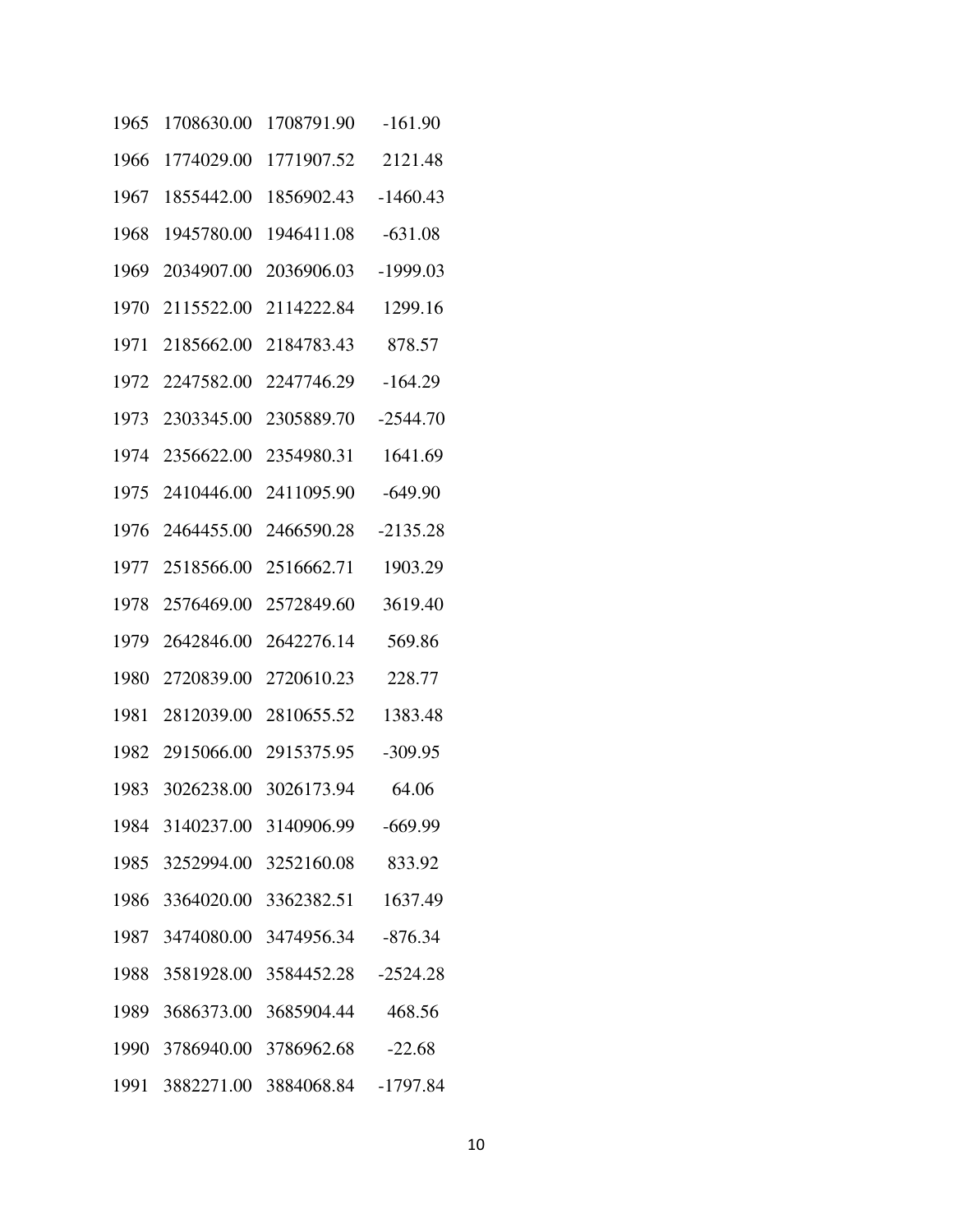| 1992 | 3973327.00 | 3971519.71                        | 1807.29    |
|------|------------|-----------------------------------|------------|
| 1993 | 4064926.00 | 4062417.10                        | 2508.90    |
| 1994 | 4163642.00 | 4162372.25                        | 1269.75    |
| 1995 | 4274024.00 | 4274261.90                        | $-237.90$  |
| 1996 | 4398238.00 | 4397028.84                        | 1209.16    |
| 1997 | 4534551.00 | 4535136.12                        | $-585.12$  |
| 1998 | 4679023.00 | 4678469.85                        | 553.15     |
| 1999 | 4825704.00 | 4826869.15                        | $-1165.15$ |
| 2000 | 4970367.00 | 4969120.47                        | 1246.53    |
| 2001 | 5111770.00 | 5111095.36                        | 674.64     |
| 2002 | 5251472.00 | 5250884.40                        | 587.60     |
| 2003 | 5391401.00 | 5392172.86                        | $-771.86$  |
| 2004 | 5534598.00 | 5533087.19                        | 1510.81    |
| 2005 | 5683268.00 | 5683431.33                        | $-163.33$  |
| 2006 | 5837792.00 | 5837967.62                        | $-175.62$  |
| 2007 | 5997385.00 | 5996893.28                        | 491.72     |
| 2008 | 6161796.00 | 6160358.11                        | 1437.89    |
| 2009 | 6330472.00 | 6330598.15                        | $-126.15$  |
| 2010 | 6502952.00 | 6502410.21                        | 541.79     |
|      |            | 2011 6679282.00 6678546.43 735.57 |            |
|      |            | 2012 6859482.00 6859336.39 145.61 |            |
|      |            | 2013 7042948.00 7043137.41        | $-189.41$  |
|      |            | 2014 7228915.00 7228586.18 328.82 |            |
|      |            | 2015 7416802.00 7416490.18 311.82 |            |
|      |            | 2016 7606374.00 7606082.93 291.07 |            |
|      |            | 2017 7797694.00 7797457.38        | 236.62     |

*Forecast Graph*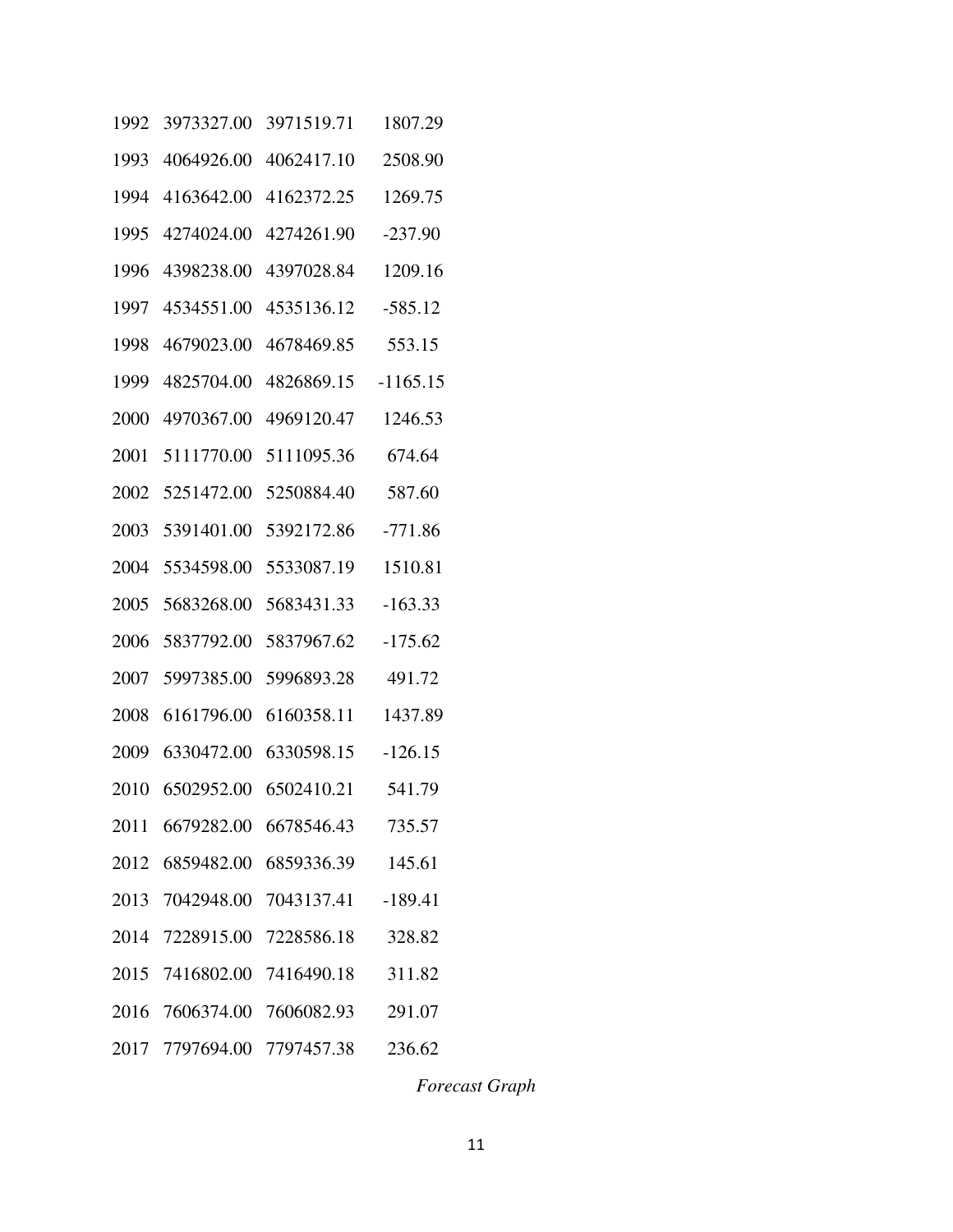Figure 6



*Predicted Total Population* 

# Table 18

| Year | Prediction |           | Std. Error 95% Confidence Interval |
|------|------------|-----------|------------------------------------|
| 2018 | 7990769.01 |           | 1326.919 7988168.30 - 7993369.73   |
| 2019 | 8185387.31 |           | 5607.645 8174396.53 - 8196378.09   |
| 2020 | 8381122.66 |           | 14320.610 8353054.78 - 8409190.54  |
| 2021 | 8577444.48 |           | 28268.326 8522039.58 - 8632849.39  |
| 2022 | 8773860.54 | 47427.901 | 8680903.56 - 8866817.52            |
| 2023 | 8970030.56 |           | 71088.007 8830700.63 - 9109360.49  |
| 2024 | 9165815.91 |           | 98164.402 8973417.21 - 9358214.60  |
| 2025 | 9361261.00 |           | 127549.700 9111268.19 - 9611253.82 |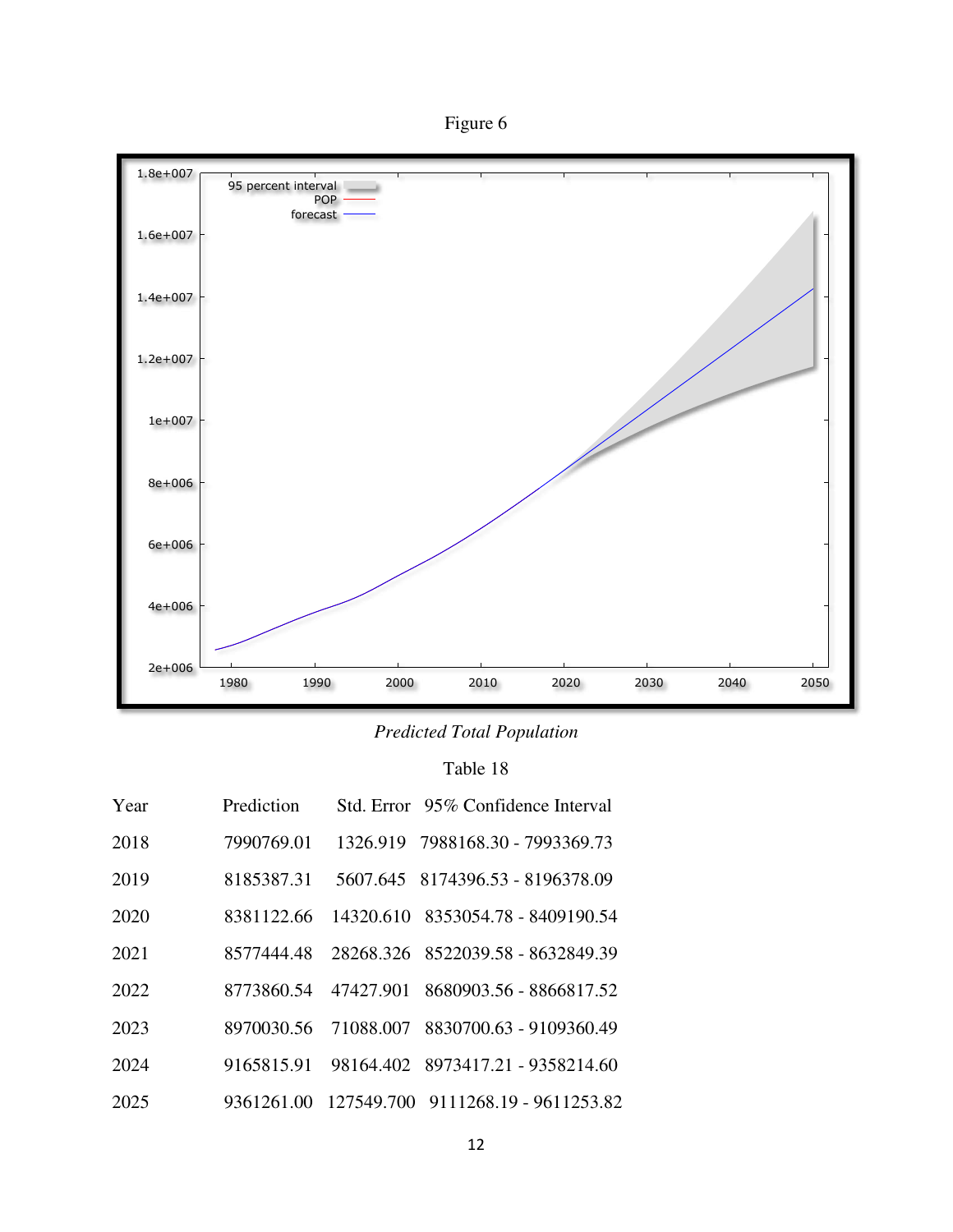| 2026 | 9556526.12  | 158381.266 | 9246104.54 - 9866947.69                           |
|------|-------------|------------|---------------------------------------------------|
| 2027 | 9751802.67  | 190170.938 | 9379074.48 - 10124530.86                          |
| 2028 | 9947241.05  | 222800.461 | 9510560.17 - 10383921.93                          |
| 2029 | 10142909.95 | 256424.473 | 9640327.21 - 10645492.68                          |
| 2030 | 10338792.26 | 291333.106 | 9767789.86 - 10909794.65                          |
| 2031 | 10534809.71 | 327818.630 | 9892297.00 - 11177322.42                          |
| 2032 | 10730861.41 | 366077.193 | 10013363.29 - 11448359.52                         |
| 2033 | 10926860.67 |            | 406162.596 10130796.61 - 11722924.73              |
| 2034 | 11122758.73 | 447993.451 | 10244707.70 - 12000809.76                         |
| 2035 | 11318550.93 | 491399.704 | 10355425.21 - 12281676.65                         |
| 2036 | 11514267.56 | 536184.894 | 10463364.48 - 12565170.64                         |
| 2037 | 11709955.81 |            | 582180.718 10568902.57 - 12851009.06              |
| 2038 | 11905660.77 |            | 629278.938 10672296.72 - 13139024.83              |
| 2039 | 12101411.58 | 677437.056 | 10773659.35 - 13429163.81                         |
| 2040 | 12297215.97 | 726663.381 | 10872981.91 - 13721450.03                         |
| 2041 | 12493062.91 | 776991.685 | 10970187.19 - 14015938.63                         |
| 2042 | 12688930.53 | 828455.781 | 11065187.04 - 14312674.03                         |
| 2043 | 12884795.66 | 881071.531 | 11157927.19 - 14611664.12                         |
| 2044 | 13080641.41 | 934829.611 | 11248409.04 - 14912873.78                         |
| 2045 |             |            | 13276461.08 989698.347 11336687.96 - 15216234.19  |
| 2046 |             |            | 13472257.83 1045633.065 11422854.68 - 15521660.97 |
| 2047 |             |            | 13668041.31 1102587.350 11507009.82 - 15829072.81 |
| 2048 |             |            | 13863823.11 1160522.198 11589241.40 - 16138404.82 |
| 2049 |             |            | 14059612.56 1219410.743 11669611.42 - 16449613.70 |
| 2050 |             |            | 14255414.37 1279238.260 11748153.45 - 16762675.29 |

Table 17 shows the actual total population of Togo, the fitted one as well as the residuals. The striking feature of table 17 is the residuals are reasonably small, confirming the accuracy of the selected model, the ARIMA (3, 2, 0) model as already hinted by the forecast evaluation statistics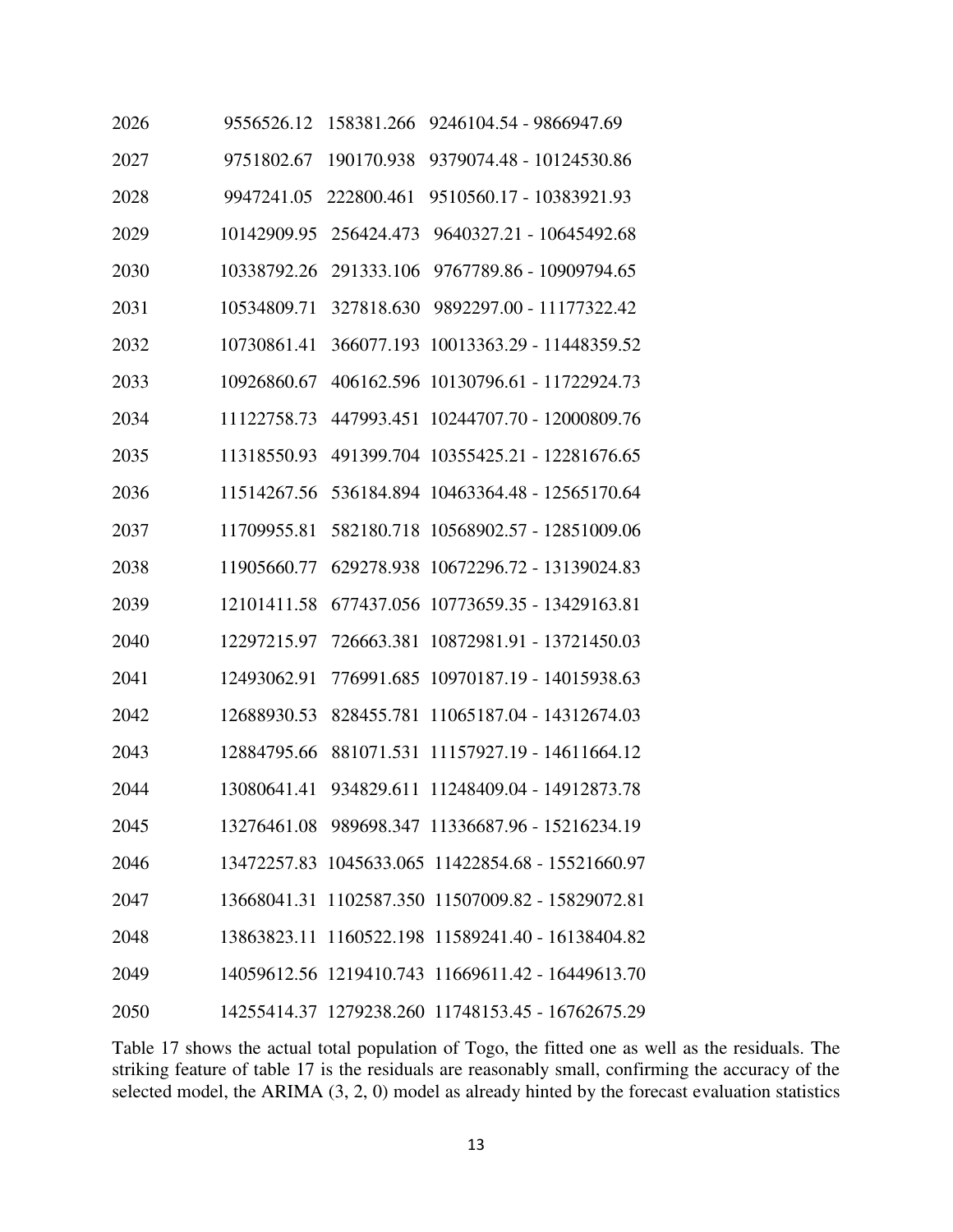in table 11 above. Figure 6 (with a forecast range from  $2018 - 2050$ ) and table 18, clearly show that Togo's total population is set to continue rising gradually, in the next 3 decades. With a 95% confidence interval of 11748153 to 16762675 and a projected total population of 14255414 by 2050, the chosen ARIMA (3, 2, 0) model is consistent with the population projections by the UN (2015) which forecasted that Togo's population will be approximately 15681000 by 2050.

### **Policy Implications**

- i. The government of Togo ought to invest more in infrastructural development in order to cater for the expected increase in total population.
- ii. The predicted increase in total population justifies the need for more and bigger companies to provide for the anticipated increase in demand for goods and services in Togo.
- iii. The government of Togo should take action so as to improve health service delivery in the country in order to ensure a healthier society, particularly in light of such a likely increase in total population.

### **CONCLUSION**

In the case of Togo, the study shows that the ARIMA  $(3, 2, 0)$  model is not only stable but also the most suitable model to forecast total population for the next 3 decades. The model predicts that by 2050, Togo's total population would be approximately, 14.2 million people. This is a warning signal to policy makers in Togo, particularly with regards to infrastructural development, e.g schools and hospitals. These findings are essential for the government of Togo, especially when it comes to long-term planning.

### **REFERENCES**

- [1] Asteriou, D. & Hall, S. G. (2007). Applied Econometrics: a modern approach, Revised Edition, *Palgrave MacMillan*, New York.
- [2] Ayele, A. W & Zewdie, M. A (2017). Modeling and forecasting Ethiopian human population size and its pattern, *International Journal of Social Sciences, Arts and Humanities*, 4 (3): 71 – 82.
- [3] Beg, A. B. M. R. A & Islam, M. R (2016). Forecasting and modeling population growth of Bangladesh, *American Journal of Mathematics and Statistics*, 6 (4): 190 – 195.
- [4] Dominic, A., Oluwatoyin, M. A., & Fagbeminiyi, F. F (2016). The determinants of population growth in Nigeria: a co-integration approach, *The International Journal of Humanities and Social Studies*, 4 (11): 38 – 44.
- [5] Du Preez, J. & Witt, S. F. (2003). Univariate and multivariate time series forecasting: An application to tourism demand, *International Journal of Forecasting*, 19: 435 – 451.
- [6] Goh, C. & Law, R. (2002). Modeling and forecasting tourism demand for arrivals with stochastic non-stationary seasonality and intervention, *Tourism Management*, 23: 499 – 510.